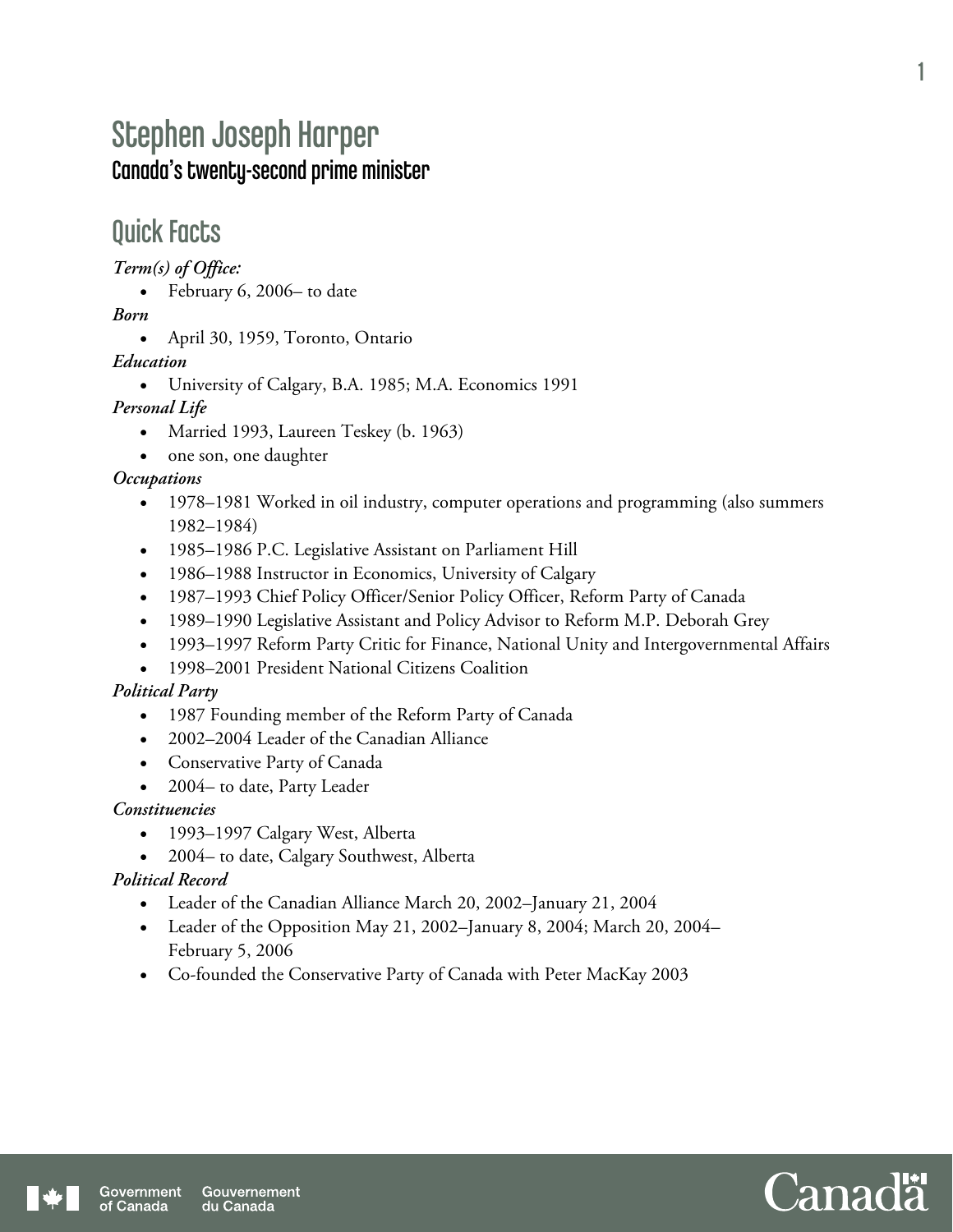# **Biography**

*The Government of Canada sincerely apologizes and asks the forgiveness of the Aboriginal peoples of this country for failing them so profoundly. We are sorry.*—Taken from the Statement of Apology delivered by Prime Minister Harper to former students of Indian Residential Schools on June 11, 2008

Stephen Joseph Harper was born April 30, 1959, in Toronto, Ontario. He was the third child of Joseph Harper, an accountant for Imperial Oil, and his wife Margaret (Johnston). In 1978, Stephen Harper moved to Alberta to work in the petroleum industry. He later attended the University of Calgary where he received a BA in economics in 1985 and in 1991 a master's degree.

Also in Calgary, Harper became involved in politics. In 1980, Prime Minister Trudeau had introduced the National Energy Program (NEP). This generated great discontent in Alberta, where oil production had been leading economic growth and job creation. Stephen Harper became a regular at the riding functions of the then Progressive Conservative member of Parliament for Calgary West, Jim Hawkes.

Harper worked for Hawkes as a legislative assistant from 1985 to 1986, in Ottawa. Frustrated by Ottawa politics and by the Progressive Conservative Party itself, he left both and returned to the University of Calgary to work towards his master's degree in economics.

Feeling ideologically alienated from the Progressive Conservatives, Harper met with Preston Manning and others who were thinking of creating a new party. In 1987, the Reform Party of Canada was founded. In 1988, Harper ran unsuccessfully for Parliament as a member of the Reform Party, in Calgary West, against his former boss, Jim Hawkes.

In 1989, Deborah Grey won a by-election and became the first elected member of the Reform Party. Harper returned to Ottawa as her legislative assistant.

In the 1993 election, the Reform Party made a significant breakthrough in Western Canada, winning 52 seats. Harper defeated Jim Hawkes in Calgary West. Harper served as a Reform Party MP for four years. In 1997, he left Parliament to become vice president, then president, of the National Citizens Coalition, but kept active in his political party.

The Canadian Reform Conservative Alliance was created in 2000 from a merger of the Reform Party and other conservative groups. In March 2002, Harper was elected leader of the Canadian Alliance. In May of that year, he was elected member of Parliament for Calgary Southwest.

Harper worked actively for the merger of the Canadian Alliance and the Progressive Conservative Party. This was achieved in December 2003, and in March 2004, Harper was elected leader of the party, which became the Conservative Party of Canada. Harper became Leader of the Opposition.



2

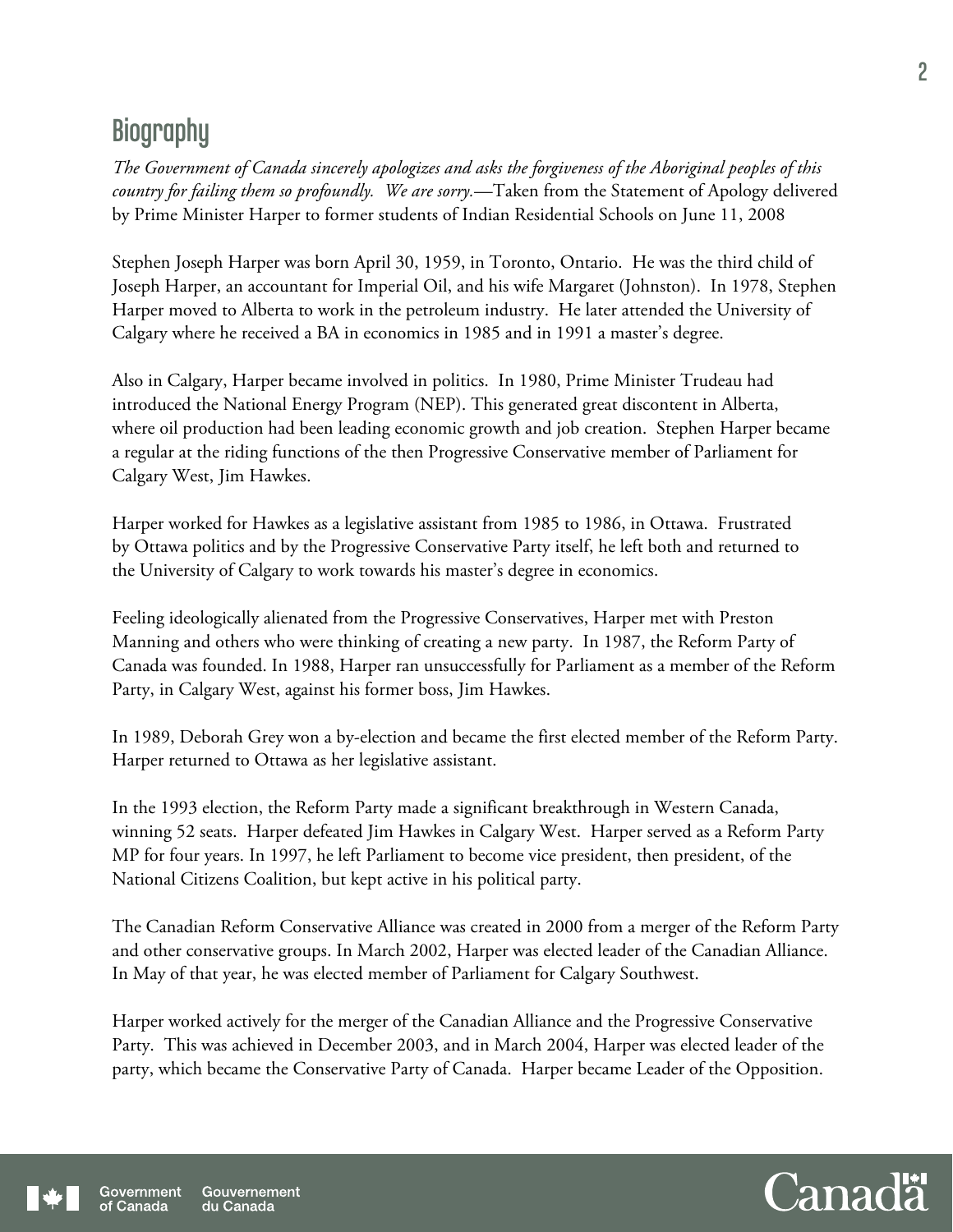In the federal election of January 2006, he led his party to victory with a minority government, and on February 6, 2006, Harper was sworn in as prime minister.

Harper's government reduced the Goods and Services Tax from 7% to 6%, and later to 5%. Harper also brought in the Federal Accountability Act, to keep tighter controls on government spending. He increased the Canadian commitment to help resolve the conflict in Afghanistan.

Probably the most moving event of his first term was his apology, on behalf of the Canadian government, to former students of residential schools. This was done at a special ceremony in the House of Commons on June 11, 2008.

In the election of October 14, 2008, the Conservatives increased their number of seats, from 124 to 143, but remained in a minority situation.

### International Relations

The Harper government has been very supportive of Canada's involvement in Afghanistan. In March 2006, shortly after becoming prime minister, Harper flew to Kandahar to visit the Canadian troops. He has committed Canada to continuing its mission until 2011.

In the summer of 2006, fighting broke out in Lebanon after Hezbollah militants kidnapped two Israeli soldiers. Harper supported the Israelis, describing their actions as a "measured" response. There were about 50,000 Lebanese Canadians, mostly with dual citizenship, living in Lebanon at the time. Because civilians were endangered by the conflict, the Canadian government arranged and paid for many of these people to return to Canada. While travelling on official business, Harper even diverted his plane to pick up some of these people.

To assert Canadian sovereignty in the North, partially in response to some disputes with the Danes, Harper announced a number of plans, including the establishment of a Canadian naval presence in the North and increasing surveillance flights.

Harper has sought good relations with the Americans. He got along quite well with President George W. Bush. In February 2009, Harper welcomed newly elected President Barack Obama for a brief visit to Ottawa.